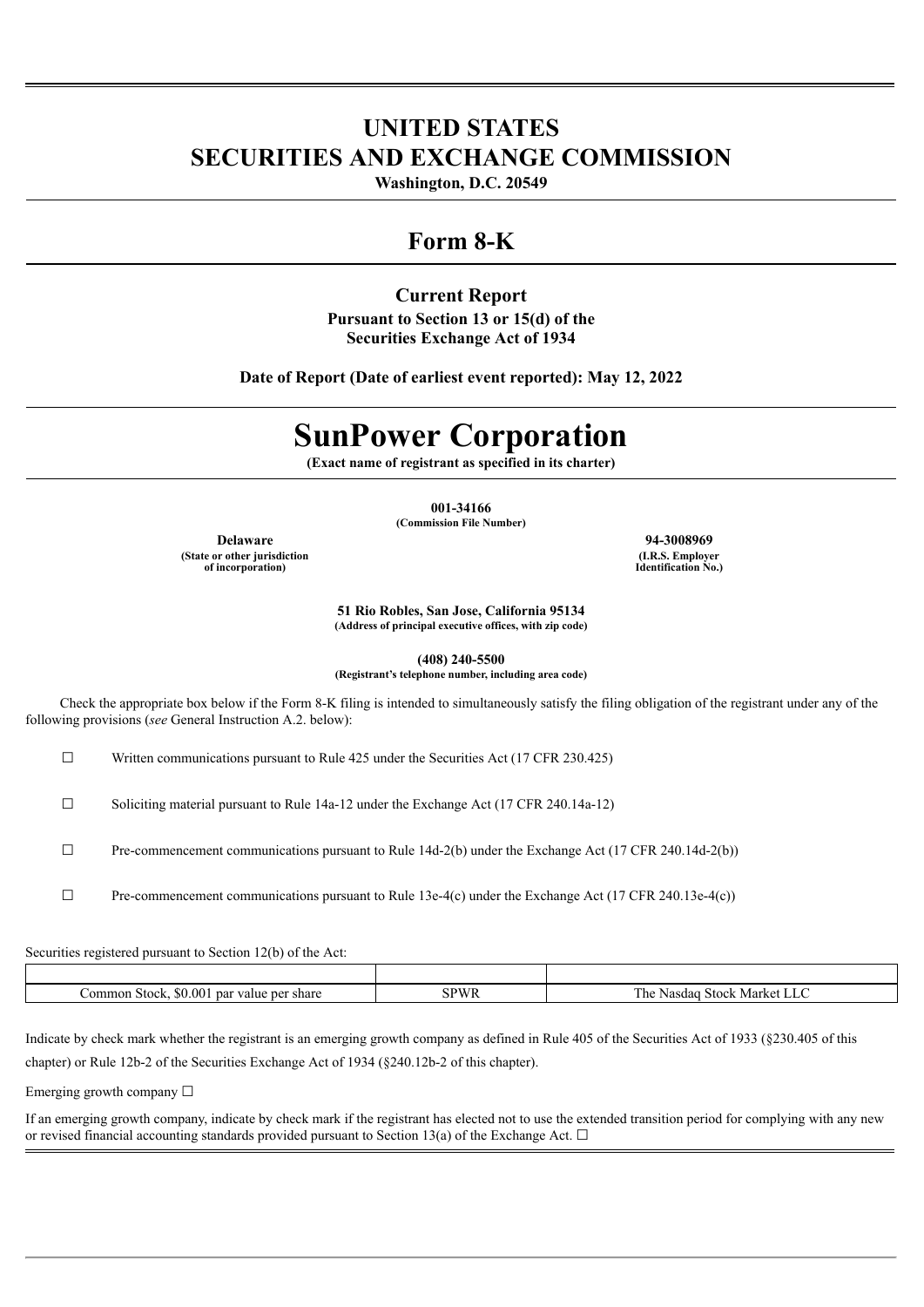#### **Item 5.07. Submission of Matters to a Vote of Security Holders.**

On May 12, 2022, SunPower Corporation (the "Company") held its 2022 annual meeting of stockholders. Stockholders voted on three proposals at the meeting. First, Catherine Lesjak and Vincent Stoquart were nominated and re-elected as Class II directors to serve until the Company's 2025 annual meeting of stockholders or until their duly qualified successors are elected. Second, in a non-binding advisory vote, stockholders approved the compensation of the Company's named executive officers as disclosed in the Company's proxy statement. Third, stockholders ratified the appointment of Ernst & Young LLP as the Company's independent registered public accounting firm for fiscal year 2022. The results of stockholder voting are summarized below.

1. Proposal One - The re-election of each of the nominated Class II directors:

| Number of Votes |
|-----------------|
|-----------------|

|                  | <u>For</u>  |
|------------------|-------------|
| Catherine Lesjak | 122,978,723 |
| Vincent Stoquart | 102,595,525 |

2. Proposal Two - The approval, on an advisory basis, of the compensation of the Company's named executive officers:

#### Number of Votes

| For<br>- - - | <b>Against</b> |
|--------------|----------------|
| 119,970,131  | 4,472,881      |

3. Proposal Three - The ratification of the appointment of Ernst & Young LLP as the Company's independent registered public accounting firm for fiscal year 2022:

#### Number of Votes

141,968,845 459,547

For Against Transform and Against Against Against Against Against Against Against Against Against Against Against Against Against Against Against Against Against Against Against Against Against Against Against Against Agai